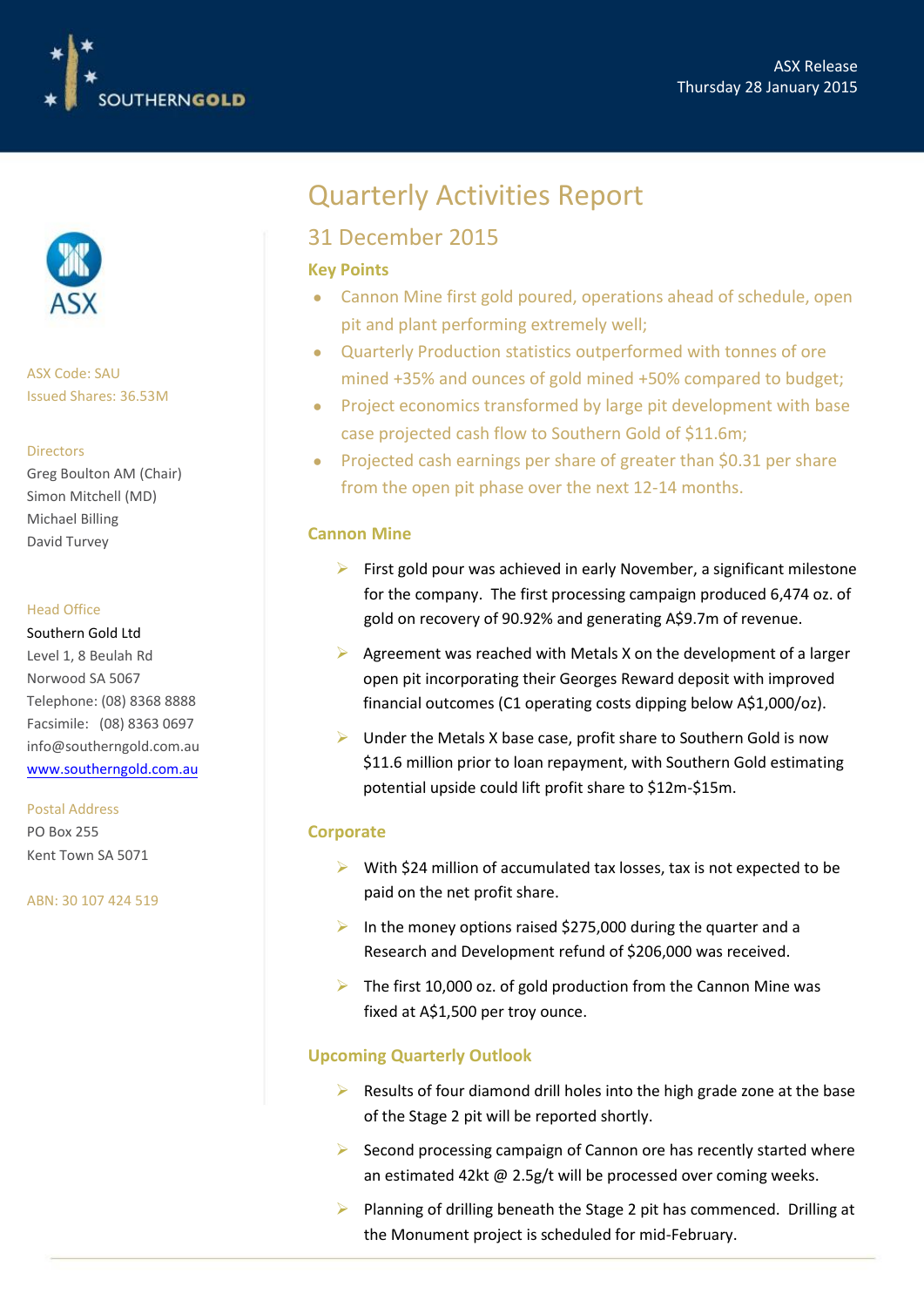

#### **Cannon Mine**

Southern Gold Limited ("the Company", ASX code "SAU") achieved another significant milestone during the December quarter with the first gold pour from the Company's flagship Cannon Mine in November.





The Cannon Open Pit Mine is being financed and operated by development partner Metals X Ltd (Metals X, ASX Code: MLX) in a profit share arrangement, with both parties entitled to 50% of the profits after repayment of costs which are charged on an at-cost open book basis by Metals X.

The results of the first processing campaign are summarised in **Table 1** below.

| High Grade Ore Mined to End of November | tonnes   | 113,688 |
|-----------------------------------------|----------|---------|
| Mine Head Grade (fully diluted)         | Au $g/t$ | 2.63    |
| Tonnes Milled (dry)                     | tonnes   | 86,333  |
| Mill Head Grade                         | Au $g/t$ | 2.57    |
| Recovery                                | %        | 90.92%  |
| <b>Gold Produced</b>                    | oz Au    | 6,474   |

**Table 1**: Maiden Cannon Processing Campaign (M25/333 Only)

Mining of the Cannon resource in the Stage 1a open pit during the December quarter resulted in:

- No significant injury's or incidents;
- Above budget ore and waste movement (Table 2); and
- 78,951 tonnes of ore at a grade of 2.81g/t Au mined for an estimated 7,139 contained ounces of gold. (with mining post quarter end lifting the ore on the ROM pad to >40kt @ 3g/t Au)

Mining of the Stage 1 pit is continuing (with no reportable incidents) in parallel with the development of the Stage 2 cut-back. The cut-back will enable mining of the Cannon resource to extend to the boundary of M25/333 in conjunction with the development of Georges Reward by Metals X on M25/357.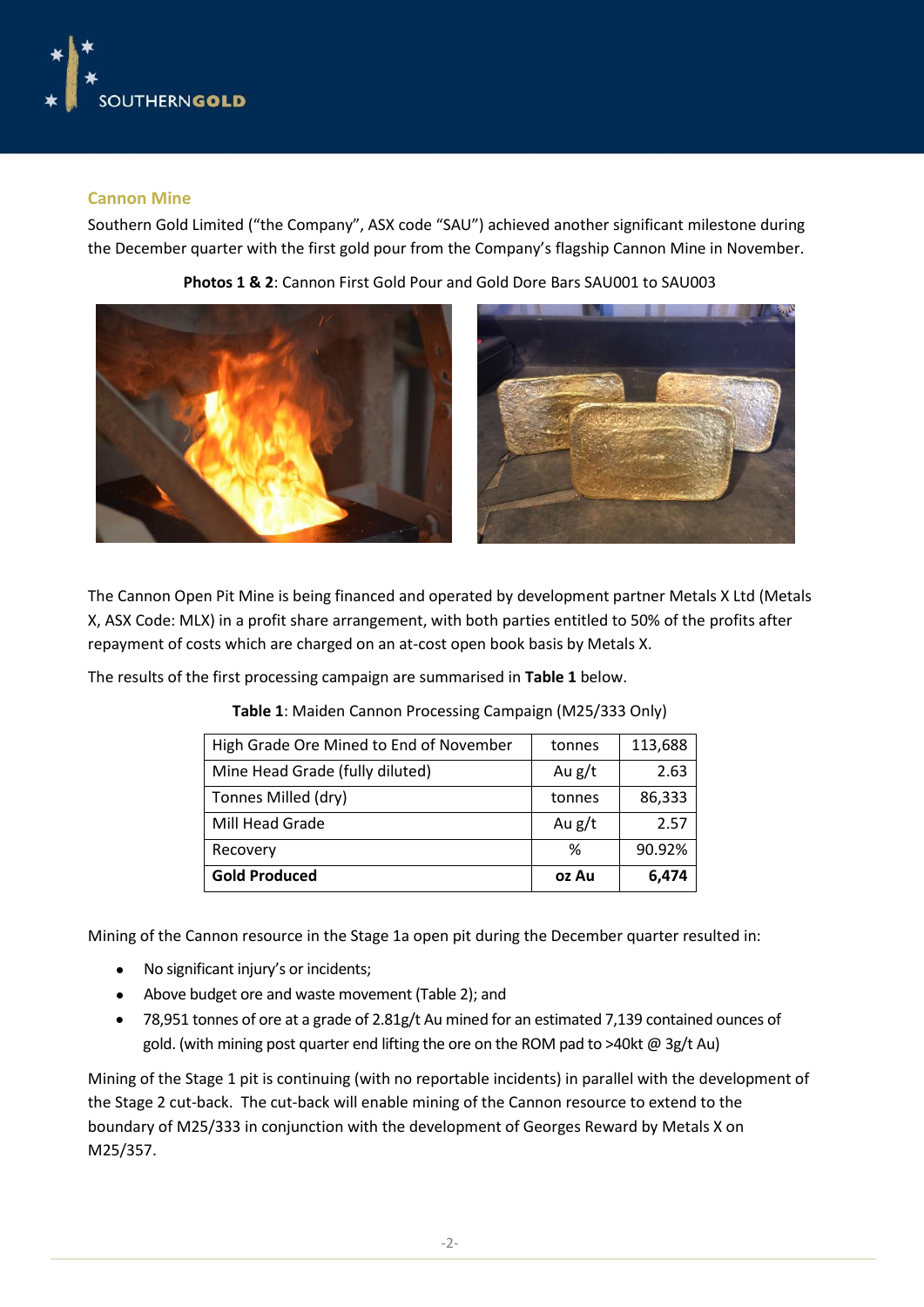

|                          |             | Actual  | <b>Budget</b> | Variance   | Variance+% |
|--------------------------|-------------|---------|---------------|------------|------------|
| <b>Total Waste Moved</b> | <b>B</b> cm | 924,583 | 662,625       | $+261,958$ | $+39.5%$   |
| Ore Mined                | <b>Bcm</b>  | 35,941  | 26,439        | $+9,502$   | $+35.9%$   |
| Ore Mined                | Tonnes      | 78,951  | 58,431        | $+20,520$  | $+35.1%$   |
|                          |             |         |               |            |            |
| Ore Mined                | g/t         | 2.81    | 2.54          | $+0.28$    | $+11.0%$   |
| Ore Mined                | Oz          | 7,139   | 4,764         | $+2,375$   | +49.9%     |

#### **Post the end of the quarter, processing of the second batch of Cannon ore commenced.** It is

anticipated that approximately 42kt (dry) at an estimated grade of 2.5 g/t Au will be treated during this campaign and, assuming a recovery of 90%, it is expected that approximately 3,000 oz. of gold will be produced. Combined with the 6,474 oz. of gold produced in the first campaign this will take the cumulative total to just under 10,000oz of gold.

#### **'Big Pit' Agreement with Metals X**

Southern Gold came to an agreement with development partner Metals X on the commercial and legal terms of an expanded Cannon open pit development that was made possible by the combination of the Cannon Mine with Georges Reward, a deposit to the north of Cannon that was acquired by Metals X earlier in the year.

Under the new Supplementary Deed to the Contracting and Finance Agreement, the Cannon Open Pit Mine will continue to be developed on a 50%:50% profit share arrangement (as per the original agreement) with the same essential principals of development. These include Metals X covering costs on a 'at cost open book' basis and providing the mine finance, with all ore being processed through the Jubilee mill at a fixed rate on a unblended, batched basis. Metals X will exploit the Georges Reward deposit at its own risk and cost although certain shared costs would be accounted for on a relative mined volume basis.

This new agreement is a very significant development for Southern Gold as it has increased the amount of recoverable gold by open pit methods by 270% (to around 50koz of Au recovered) and at a lower cost per ounce. The larger open pit, while increasing the amount of waste stripping required, has also delayed the cash flow to Southern Gold and this is now expected late 2016 and early 2017 with approximately \$11.6m profit share to Southern Gold under the Metals X base case and the potential for \$12m-\$15m under various potential upside cases (see below).

Also included in the deal with Metals X was additional financial accommodation of \$2 million, essentially a working capital debt facility secured against the mining lease and the ability to fix the price of the first 30koz of gold production at a A\$25/oz discount to the spot price.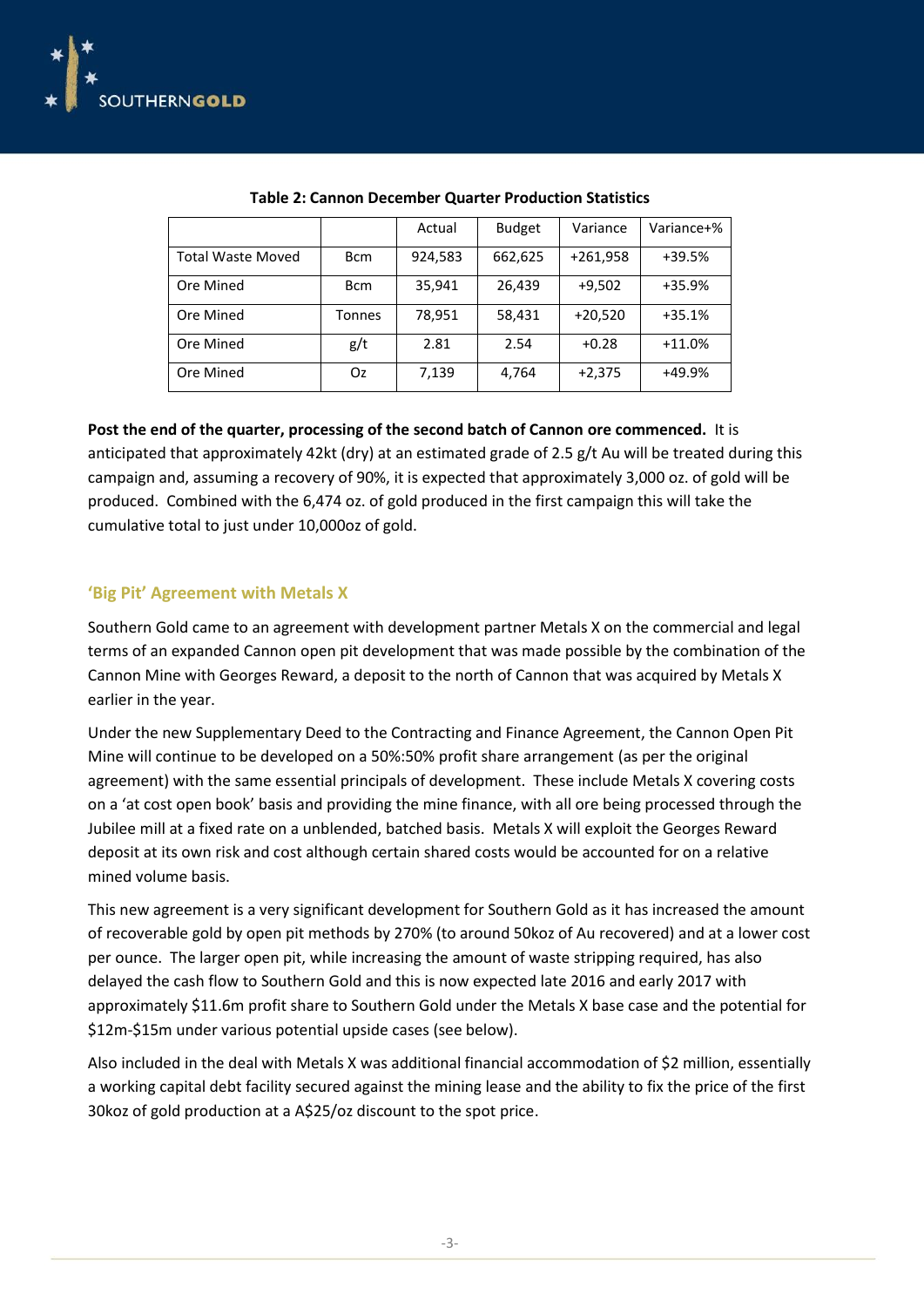



**Figure 1**: Updated Mine Site Plan Under the 'Big Pit' Scenario

Subsequent to this signing of this agreement Southern Gold released the improved financial outcomes of the expanded pit, summarised in Table 3 below:

| Pit Shell @ A\$1400/oz & Economics @ A\$1500/oz | <b>Expanded Pit Total</b> |               |
|-------------------------------------------------|---------------------------|---------------|
| Open Pit Mining                                 | End Date                  | December 2016 |
| Open Pit Ore Processing Complete                | End Date                  | February 2017 |
| Tonnes Mined                                    | <b>Tonnes</b>             | 479,120       |
| Head grade (fully diluted)                      | g/t Au                    | 3.77          |
| <b>Mined Ounces</b>                             | koz Au                    | 58.04         |
| Recovery (LOM average)                          | %                         | 86.3          |
| <b>Recovered Ounces</b>                         | koz Au                    | 50.00         |
| Infrastructure Cost (M25/333)                   | A\$m                      | \$1.13        |
| <b>C1 Operating Cost</b>                        | $A\frac{2}{3}$ /oz        | \$981         |
| All In Sustaining Cost (AISC)                   | $A\frac{1}{2}$ /oz        | \$1,014       |
| Total Cash Cost/oz, including capital           | $A\frac{2}{3}$ /oz        | \$1,037       |
| Net Profit Share to SAU prior to debt repayment | A\$m                      | \$11.6        |

**Table 3**: Metals X Estimates of Expanded Pit Scenario (M25/333 Only)

Note: M25/357 is 100% MLX owned and covers the 'Georges Reward' deposit while M25/333 is 100% SAU owned and covers the Cannon Mine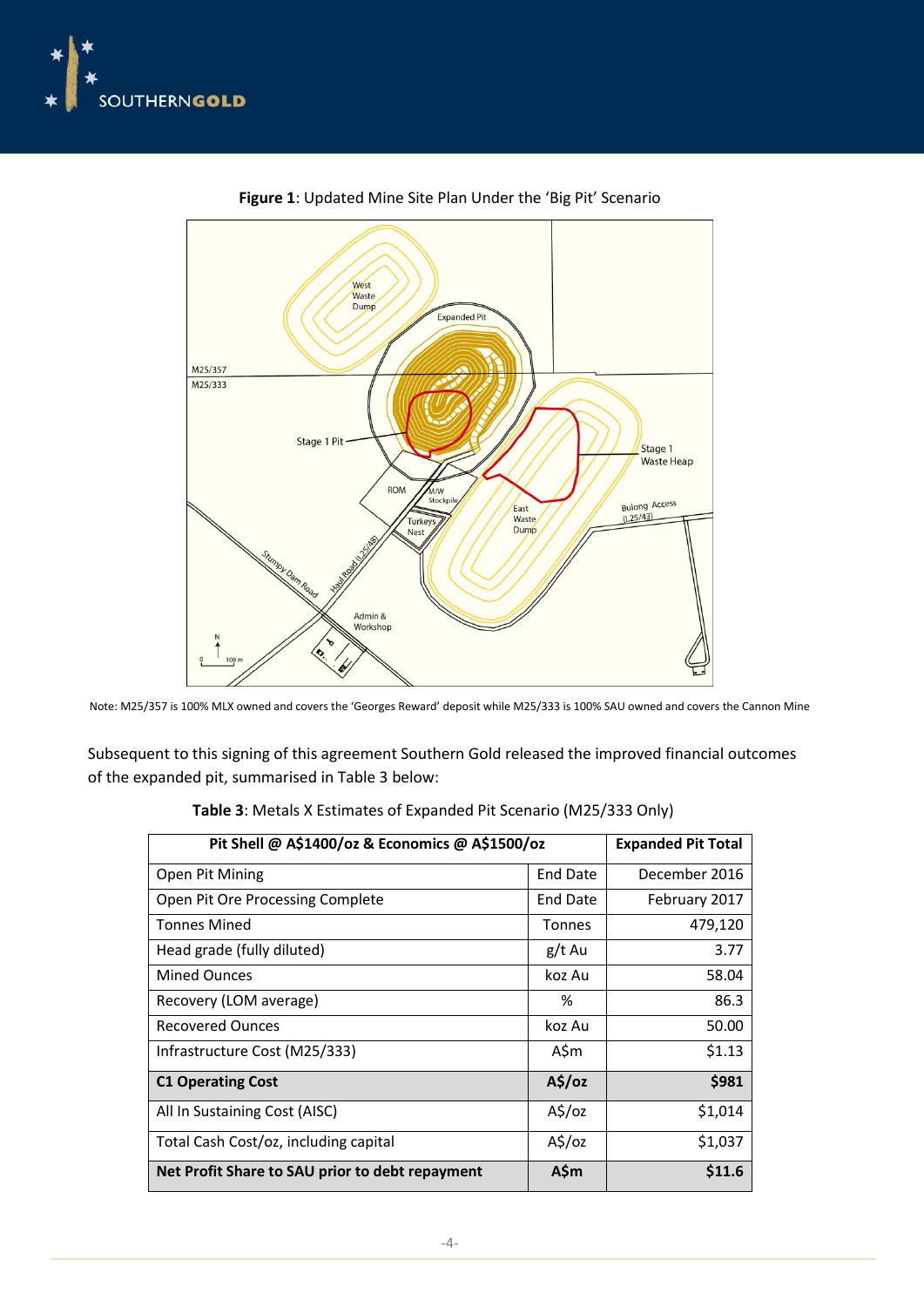

**With 36.5m Southern Gold shares currently on issue, the Metals X conservative projected net profit cash flow to Southern Gold of \$11.6m is the equivalent of 31.8c per Southern Gold share**.

Southern Gold has also highlighted a number of important potential upsides to this projection including:

- A higher amount of gold ounces captured within the pit shell (Southern Gold resource estimation has 67.6koz Au within the pit shell compared to 58.04koz in the MLX model);
- A higher overall metallurgical recovery (Southern Gold estimates long run recovery of 89%- 90% rather than the 86% recovery expected by MLX); and
- The potential for JORC inferred and unclassified material to be captured within the open pit and be mined during the normal course of operations (Southern Gold estimates ~55kt of this material falls within the pit, although not all of it may be converted to ore during mining).

### **Taking these factors into account Southern Gold estimates net profit share in the range of \$12 to \$15 million or the equivalent of 32.9c to 41.1c per Southern Gold share**.

Furthermore, Southern Gold has accumulated gross tax losses of approximately \$24 million (see page 48 of the 2015 Annual Report for details) and as such does not expect to pay tax on this projected net profit share.

The 'Big Pit' development scenario covered under the agreement with Metals X does not include any commercial or legal terms on any underground development, other than certain mutual infrastructure access rights. The Cannon Mine lease remains 100% owned by Southern Gold and any subsequent underground development remains an important source of potential future value. However much work remains to quantify the gold mineralisation present and define an economic framework around it.

### **Stage 2 Open Pit Diamond Drill holes for Grade Control Purposes**

The southern portion of Cannon Stage 2 pit is designed to capture the high grades intersected in three holes drilled previously by Southern Gold in the vicinity of the planned base of the open pit.

Four reverse circulation, diamond cored tailed holes (CARD001 – CARD004) have been drilled by MLX for grade control purposes to evaluate the extent and potential variability in widths and grade in the vicinity of the original holes. All holes have been logged and sampled according to geological features such as alteration, differing shear intensities and lithological boundaries and the samples submitted for assay.

The results of this programme will be provided following receipt of final assay data and assessment of the results which are expected shortly.

#### **Planning for Resource Extension Drilling**

As highlighted in previous releases there is the potential for mineralisation to continue beneath the base of the southern portion of the pit with grades and widths of the high grade intersections potentially being sufficient to support an underground operation. To define this potential further and to assess the extent and grade variability of the higher grade gold zone, a staged drilling programme to evaluate the nature and extent of this mineralisation is being assessed.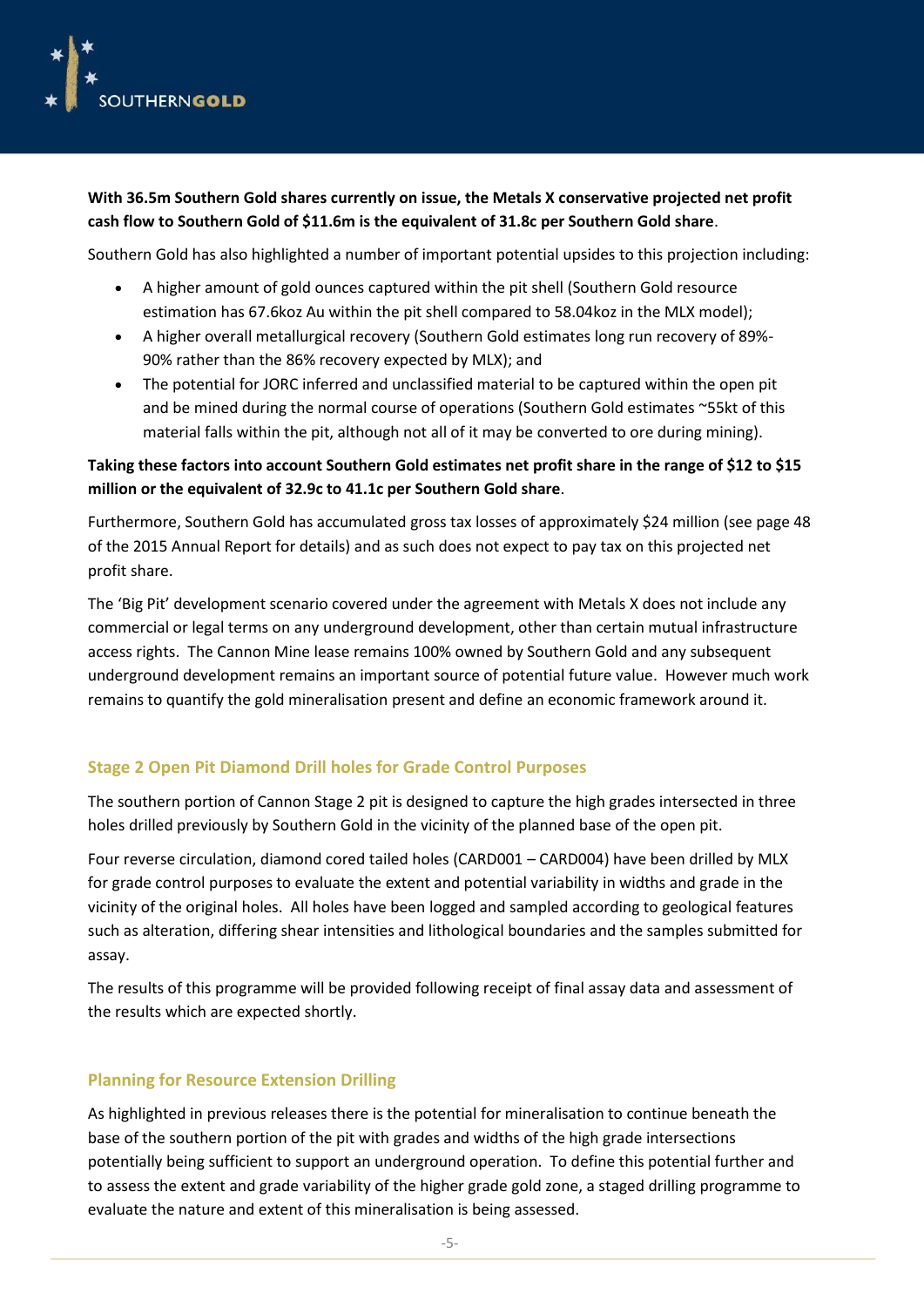

Southern Gold will look to complete this phase of drilling as soon as practical in coordination with Metals X and the Cannon operation.

#### **Monument Drilling**

It is anticipated that drilling beneath the gold-in soil anomaly in the vicinity of previously announced significant intersections at Monument (e.g. ASX announcement 11 July 2013) will commence in February. The programme will consist of approximately 500m of reverse circulation and core drilling and will look to advance the deposit to the next stage by infill drilling where encouraging results were previously received and to the north where the Monument project mineralised zone remains open.

#### **Corporate**

The Research and Development Refund for financial year 2015 was received just subsequent to the end of the December quarter with approximately \$206,000 was received net of costs.

An underwriter was engaged to help take-up of "in the money" call options that were to expire at the end of November. These options raised \$275,000 during the quarter for Southern Gold.

After drawdown of the MLX loan for an additional \$500,000, cash on 31 December 2015 was \$623,000 and with the receipt of the Research and Development Refund in early January was lifted to approximately \$800,000 early in the current quarter.

With the retracement of the gold price and global equity market instability in late November, a planned capital raising was deferred however discussions with an Asian based global investor continued into the New Year with further discussions planned for February after the Chinese New Year holiday.

A share consolidation was completed during the quarter on a 15:1 basis reducing the shares on issue to approximately 36.5m (after the option exercise noted above).

#### **Managing Directors Comment**

Southern Gold Managing Director, Mr Simon Mitchell, commented: "without getting too carried away Southern Gold is looking to initiate tightly designed drill programmes with should give us good 'bang for buck'. There is no shortage of drill targets on our ground but at this stage we are looking at opportunities such as extensions to the Cannon Mine, the satellite projects on the Cannon mining lease as well as high quality projects within trucking distance of the Cannon haul road and where ore grade tenor intersections have been found in shallow drilling."

"The Monument Project is a classic example. It is less than 1km away from the Cannon Mine and on the same mining lease and has the potential to become a satellite operation should drill results be positive and economic criteria and constraints support an open pit operation. Southern Gold has much work to do over the course of 2016 to advance Monument down this path but the proposed drilling is seen as an important first step."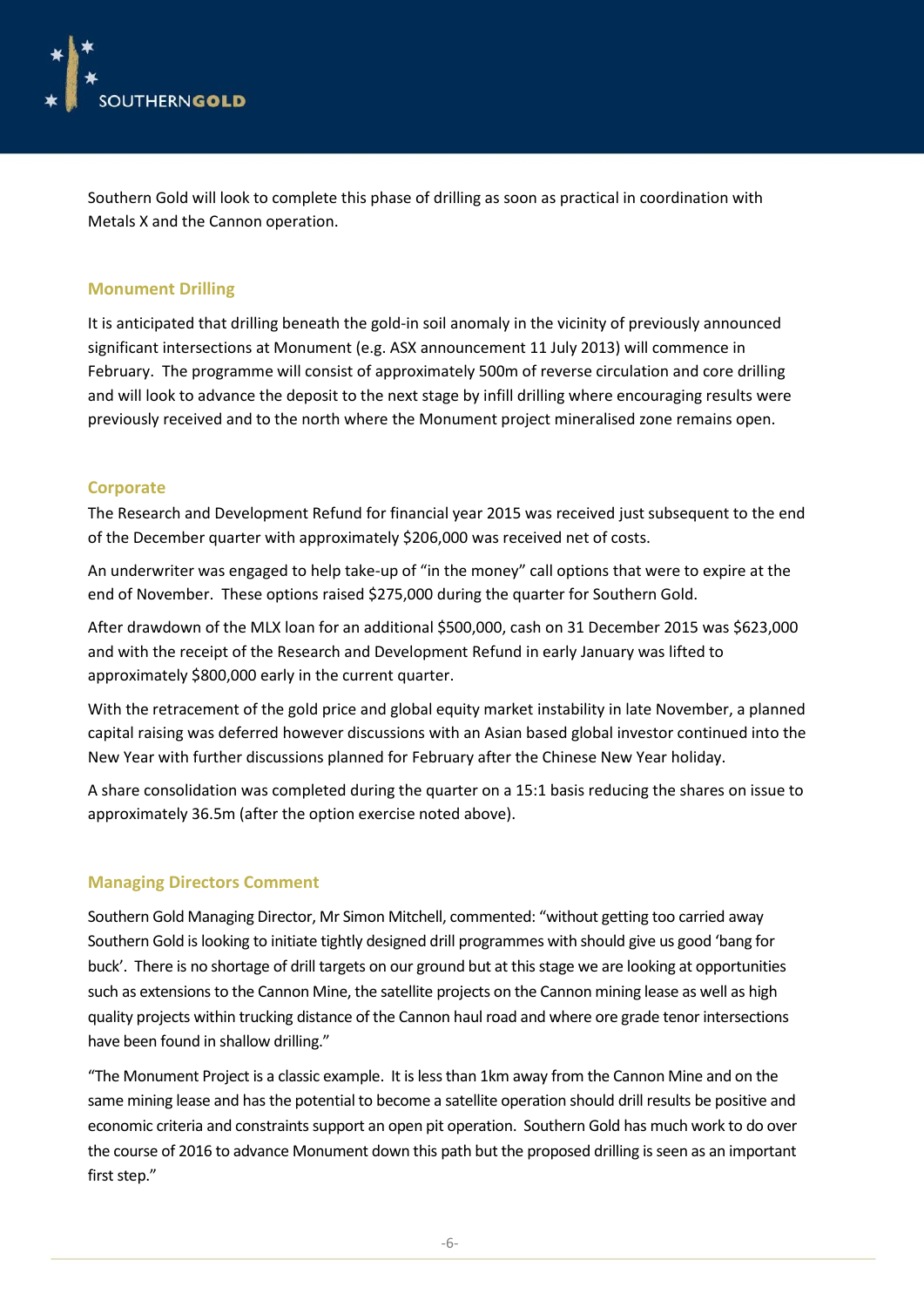

#### **CONTACT**

For further information contact: Simon Mitchell Managing Director

| PO Box 255      | Ph: 08 8368 8888        |
|-----------------|-------------------------|
| Kent Town 5071  | Fx: 08 8363 0697        |
| South Australia | www.southerngold.com.au |

#### Recent ASX releases relevant to this release

Quarterly Activities Report, 31 October 2015 Cannon Big Pit Development, 3 November 2015 Cannon First Gold Pour, 12 November 2015 Capital Raising, 1 December 2015 Cannon Big Pit Economics, 9 December 2015 Cannon First Processing Campaign, 18 December 2015

#### **Southern Gold Limited: Company Profile**

*Southern Gold Ltd is a successful gold explorer and producer listed on the Australian Securities Exchange (under ASX ticker "SAU"). The Company's main focus is its Bulong Gold Project located 30 km east of the world renowned gold district of Kalgoorlie (WA) with the flagship Cannon Gold Mine having 846kt @ 3.6g/t Au or 97koz gold defined in accordance with the JORC code, 94% of which is in the Measured and Indicated categories.*

*Mining at Cannon has commenced with Metals X Ltd financing and developing the deposit under a 50/50 profit share arrangement. Metals X is responsible for all mining, haulage and processing activities (ASX announcement 11/11/2014) with this mandate recently expanded to incorporate the commercial terms of a larger open pit development (ASX announcement 3/11/2015).*

*By monetising the Cannon Gold resource, the company will look to accelerate project development opportunities within its broader tenement holdings to ensure continuity of cash flow into the medium term.*

#### **Competent Person's Statements**

*The information in this report that relates to Exploration Results has been compiled under the supervision of Mr. Ian Blucher (MAusIMM). Mr Blucher, who is an employee of Southern Gold Limited and a Member of the Australian Institute of Mining and Metallurgy, has sufficient experience which is relevant to the style of mineralisation and type of deposit under consideration and to the activity he has undertaken to qualify as a Competent Person as defined in the 2012 Edition of the Australasian Code for the Reporting of Mineral Resources and Ore Reserves. Mr Blucher consents to the inclusion in this report of the matters based on the information in the form and context in which it appears.*

*The information in this report that relates to Cannon Mineral Resources is based on information compiled by Mr Ian Blucher (MAusIMM). Mr Blucher is an employee of Southern Gold Limited and has sufficient experience that is relevant to the style of mineralisation, type of deposit under consideration and to the activity being undertaken to qualify as a Competent Person as defined in the 2012 Australasian Code for Reporting of Exploration Results, Mineral Resources and Ore Reserves" (JORC, 2012). Mr Blucher consents to the inclusion in this report of the matters based on the information in the form and context in which it appears.*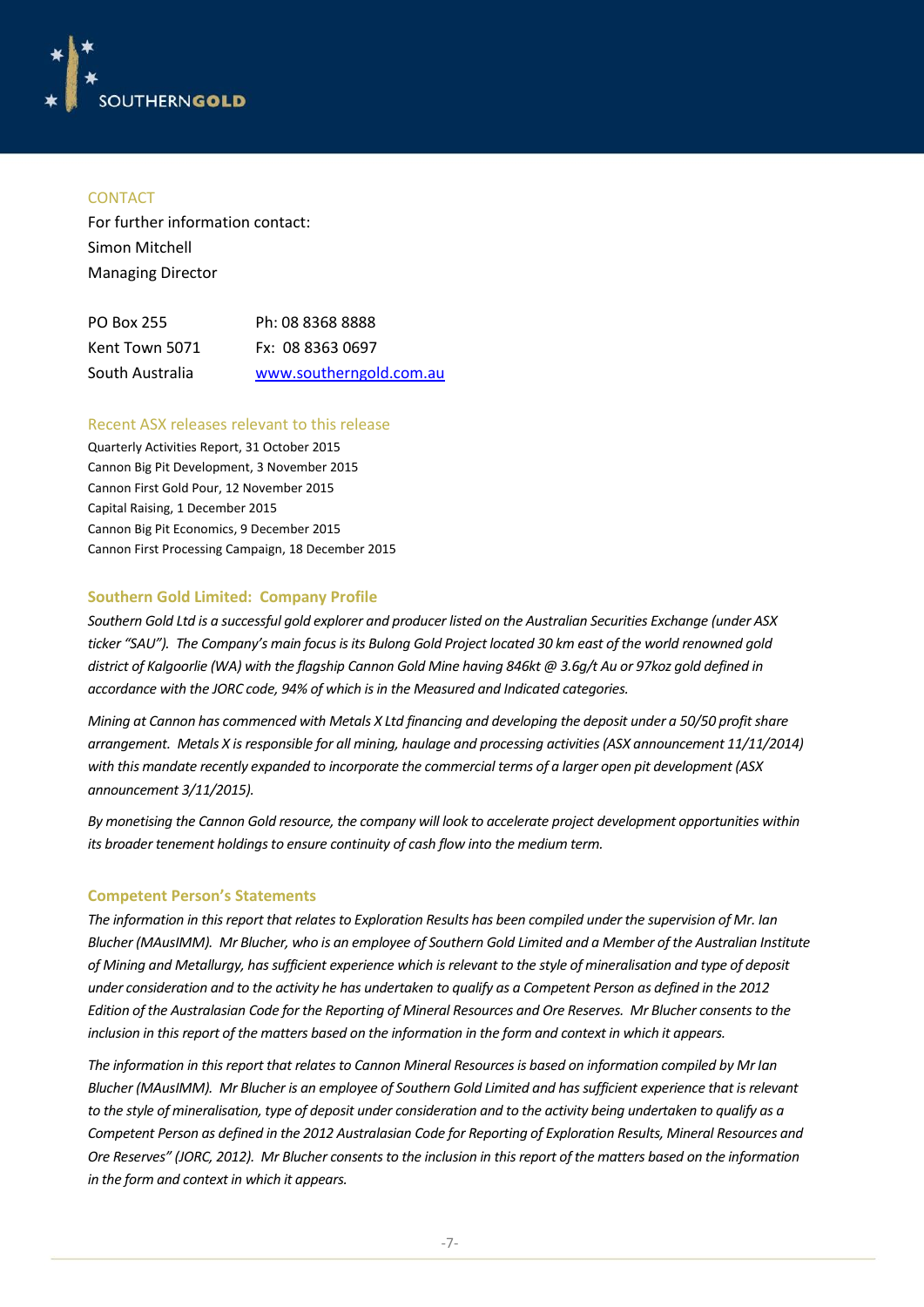

#### **Forward-looking statements**

*Some statements in this release regarding estimates or future events are forward looking statements. These may include, without limitation:*

- *Estimates of future cash flows, the sensitivity of cash flows to metal prices and foreign exchange rate movements;*
- *Estimates of future metal production; and*
- *Estimates of the resource base and statements regarding future exploration results.*

*Such forward looking statements are based on a number of estimates and assumptions made by the Company and its consultants in light of experience, current conditions and expectations of future developments which the Company believes are appropriate in the current circumstances. Such statements are expressed in good faith and believed to have a reasonable basis. However the estimates are subject to known and unknown risks and uncertainties that could cause actual results to differ materially from estimated results.*

*All reasonable efforts have been made to provide accurate information, but the Company does not undertake any obligation to release publicly any revisions to any "forward-looking statement" to reflect events or circumstances after the date of this presentation, except as me be required under applicable laws. Recipients should make their own enquiries in relation to any investment decisions from a licensed investment advisor.*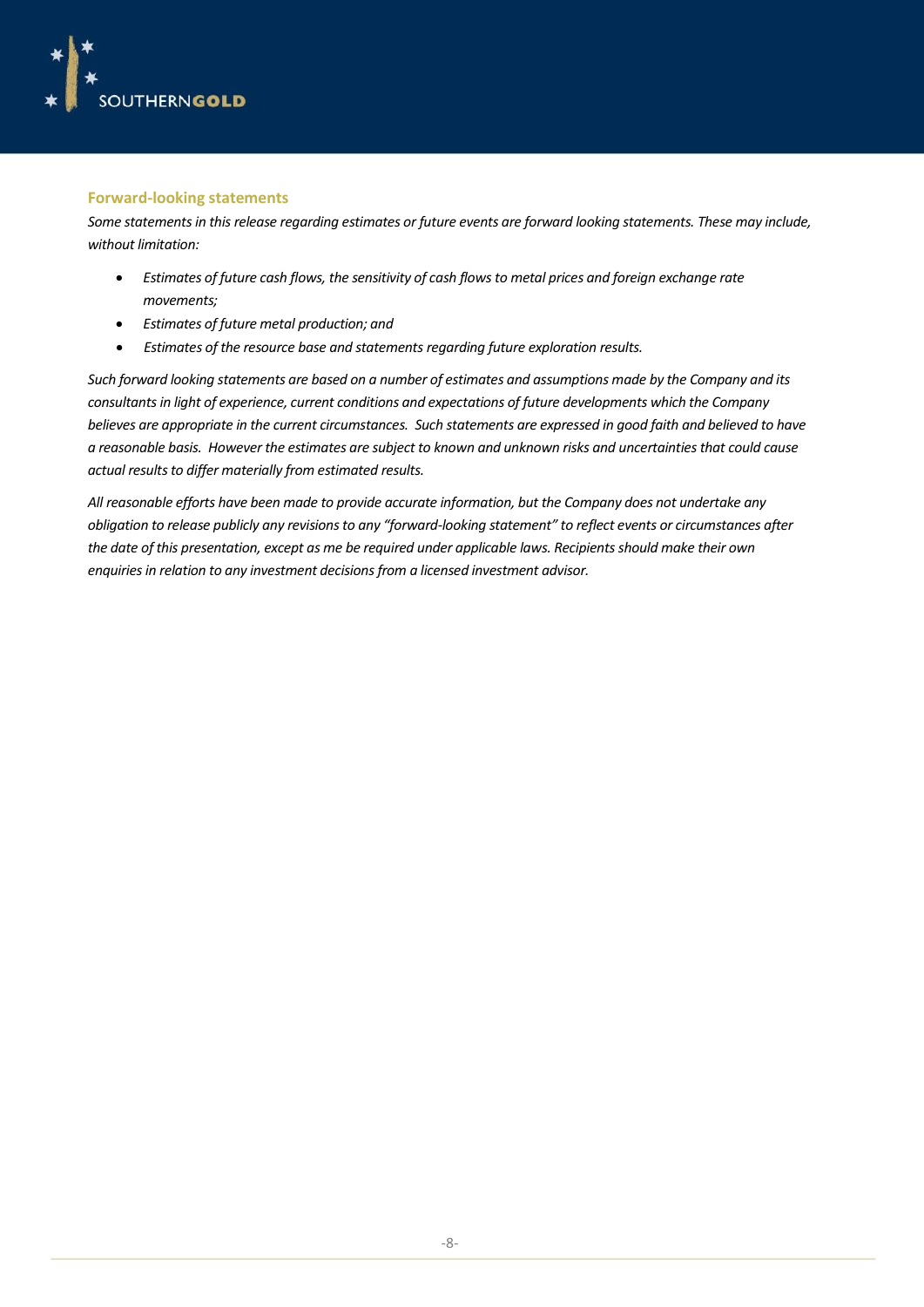*Rule 5.3*

# **Appendix 5B**

# **Mining exploration entity quarterly report**

Introduced 1/7/96. Origin: Appendix 8. Amended 1/7/97, 1/7/98

#### Name of entity

SOUTHERN GOLD LIMITED

ACN or ARBN **ACN** or ARBN **ACN** Ouarter ended ("current quarter")

ACN 107 424 519 31 DECEMBER 2015

## **Consolidated statement of cash flows**

|                                            |                                                               | Current quarter | Year to Date |
|--------------------------------------------|---------------------------------------------------------------|-----------------|--------------|
| Cash flows related to operating activities |                                                               | \$A'000         | \$A'000      |
|                                            |                                                               |                 |              |
| 1.1                                        | Receipts from product sales and related debtors               | $\mathbf{0}$    | $\Omega$     |
|                                            |                                                               |                 |              |
| 1.2                                        | Payments for (a) exploration & evaluation*                    | (232)           | (464)        |
|                                            | (b) development                                               | (17)            | (23)         |
|                                            | (c) production                                                | (63)            | (63)         |
|                                            | (d) administration                                            | (229)           | (457)        |
| 1.3                                        | Dividends received                                            | 0               | 0            |
| 1.4                                        | Interest and other items of a similar nature received         |                 | 3            |
| 1.5                                        | Interest and other costs of finance paid                      | 0               | 0            |
| 1.6                                        | Income taxes paid (R&D Refund)                                | 0               | 0            |
| 1.7                                        | Other                                                         | 3               | 3            |
|                                            | * net of JV reimbursement of expenses                         |                 |              |
|                                            | <b>Net Operating Cash Flows</b>                               | (537)           | (1,001)      |
|                                            |                                                               |                 |              |
|                                            | Cash flows related to investing activities                    |                 |              |
| 1.8                                        | Payment for purchases of: (a) prospects                       | $\theta$        | 0            |
|                                            | (b) equity investments                                        | 0               | 0            |
|                                            | (c) other fixed assets                                        | 0               | (1)          |
| 1.9                                        | Proceeds from sale of:<br>(a)prospects                        | 0               | 0            |
|                                            | (b) equity investments                                        | 0               | 0            |
|                                            | (c) other fixed assets                                        | 0               | 0            |
| 1.10                                       | Loans to other entities                                       | 0               | 0            |
| 1.11                                       | Loans repaid by other entities                                | $\mathbf 0$     | 0            |
| 1.12                                       | Other - Mekong Minerals                                       | $\mathbf 0$     | (3)          |
|                                            | Net investing cash flows                                      | $\mathbf{0}$    | (4)          |
| 1.13                                       | Total operating and investing cash flows (carried<br>forward) | (537)           | (1,005)      |

<sup>+</sup> See chapter 19 for defined terms.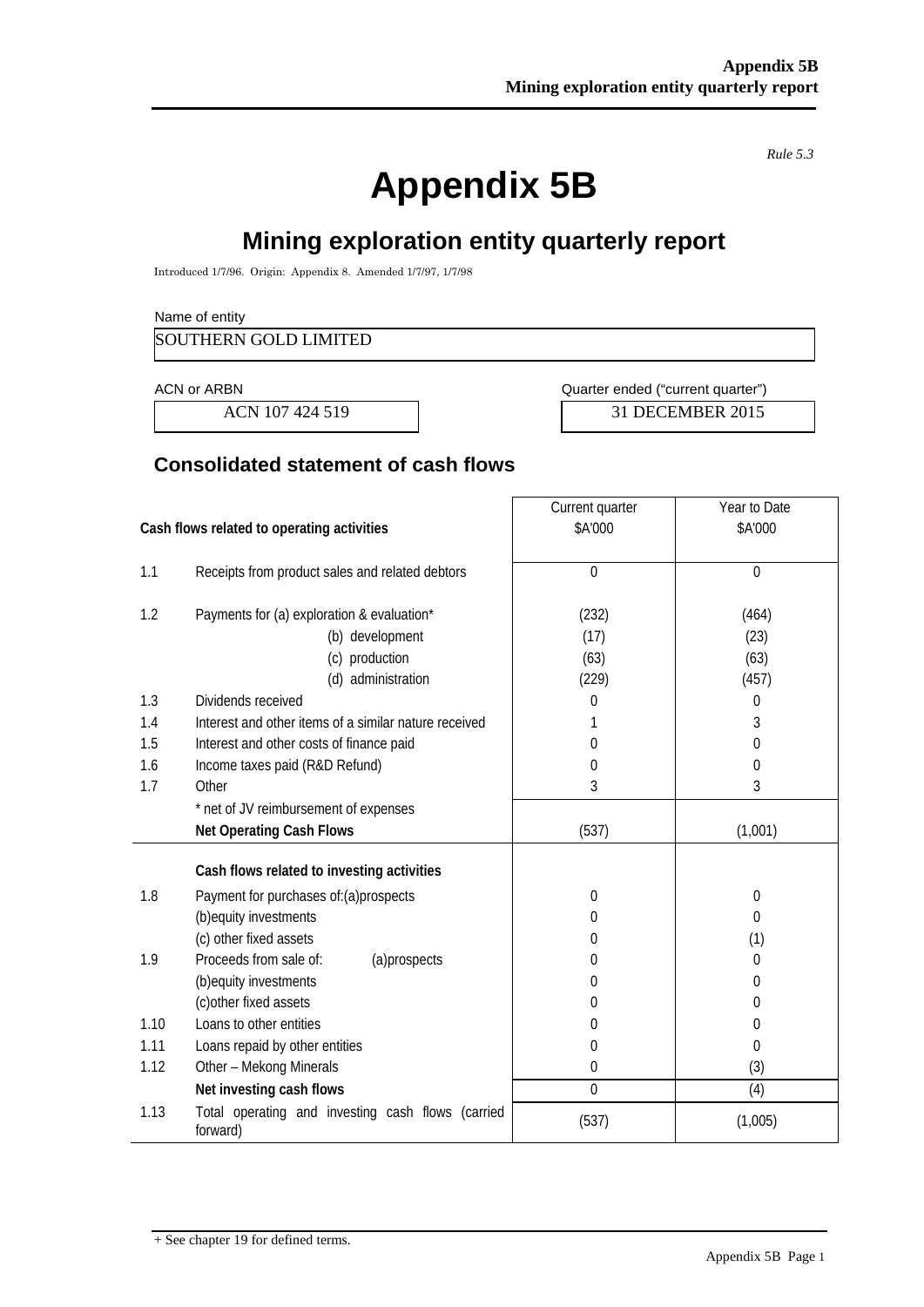| 1.13 | Total operating and investing cash flows (brought<br>forward) | (537)    | (1,005)  |
|------|---------------------------------------------------------------|----------|----------|
|      | Cash flows related to financing activities                    |          |          |
| 1.14 | Proceeds from issues of shares, options, etc.                 | 271      | 271      |
| 1.15 | Proceeds from sale of forfeited shares                        | $\Omega$ | $\Omega$ |
| 1.16 | Proceeds from borrowings                                      | 500      | 500      |
| 1.17 | Repayment of borrowings                                       | 0        | 0        |
| 1.18 | Dividends paid                                                | $\Omega$ | 0        |
| 1.19 | Other - prospectus issue costs (placement)                    | $\theta$ | $\Omega$ |
|      | Net financing cash flows                                      | 771      | 771      |
|      | Net increase (decrease) in cash held                          | 234      | (234)    |
| 1.20 | Cash at beginning of quarter/year to date                     | 389      | 857      |
| 1.21 | Exchange rate adjustments to item 1.20                        | $\theta$ | $\Omega$ |
| 1.22 | Cash at end of quarter                                        | 623      | 623      |

## **Payments to directors of the entity and associates of the directors Payments to related entities of the entity and associates of the related entities**

- 1.23 Aggregate amount of payments to the parties included in item 1.2
- 1.24 Aggregate amount of loans to the parties included in item 1.10

| Current quarter |
|-----------------|
| \$A'000         |
| 80              |
| N               |

1.25 Explanation necessary for an understanding of the transactions The amount at 1.23 comprises director fees paid to directors or related corporations of directors of the Company during the Quarter.

# **Non-cash financing and investing activities**<br>2.1 Details of financing and investing transactions which have had a

Details of financing and investing transactions which have had a material effect on consolidated assets and liabilities but did not involve cash flows

None

2.2 Details of outlays made by other entities to establish or increase their share in projects in which the reporting entity has an interest

None

<sup>+</sup> See chapter 19 for defined terms.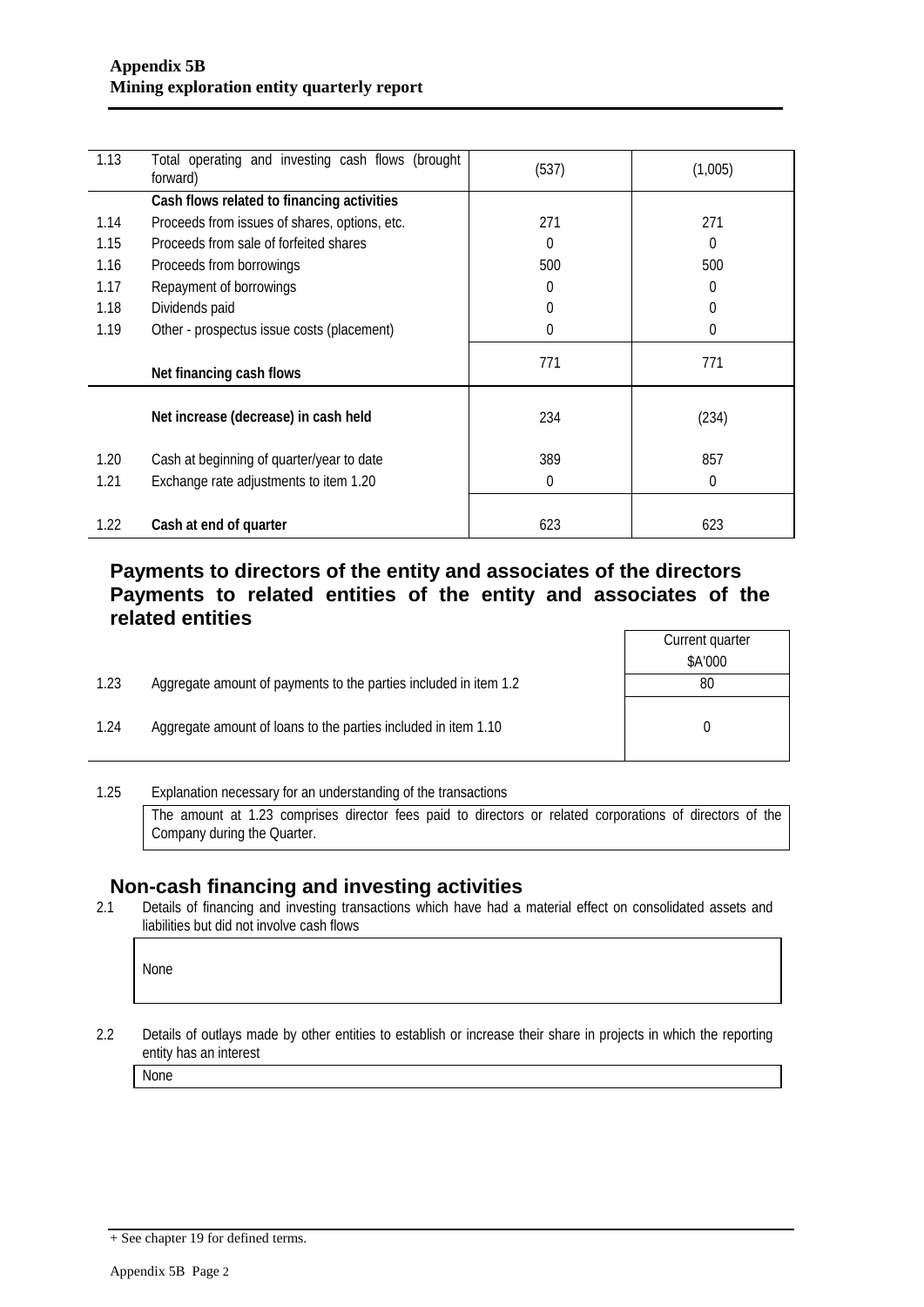## **Financing facilities available**

*Add notes as necessary for an understanding of the position.*

|     |                             | Amount available | Amount used |
|-----|-----------------------------|------------------|-------------|
|     |                             | \$A'000          | \$A'000     |
| 3.1 | Loan facilities             | 2,557            | 1,057       |
| 3.2 | Credit standby arrangements | Nil              | Nil         |

**Under the new large open pit agreement with Metals X Ltd (ASX: MLX) for the development and mining of the Cannon Project, MLX have made an additional \$2m in funding available to Southern Gold (in addition to the previous facility of \$500,000 which had been fully drawn). For further information refer ASX announcement 3 November 2015. During the December quarter, \$500,000 of the additional facility was drawn down.**

## **Estimated cash outflows for next quarter**

|     |                            | \$A'000     |
|-----|----------------------------|-------------|
| 4.1 | Exploration and evaluation | 225         |
| 4.2 | Development                | $\mathbf 0$ |
| 4.3 | Production                 | 20          |
| 4.4 | Administration             | 287         |
|     | Total                      | 532         |

**In early January 2016, \$206,715 cash was received by the Company for the R&D tax offset.**

## **Reconciliation of cash**

| Reconciliation of cash at the end of the quarter (as shown in<br>the consolidated statement of cash flows) to the related items<br>in the accounts is as follows. |                                           | Current quarter<br>\$A'000 | Previous quarter<br>\$A'000 |
|-------------------------------------------------------------------------------------------------------------------------------------------------------------------|-------------------------------------------|----------------------------|-----------------------------|
| 5.1                                                                                                                                                               | Cash on hand and at bank                  | 14                         | 47                          |
| 5.2                                                                                                                                                               | Deposits at call                          | 609                        | 342                         |
| 5.3                                                                                                                                                               | Bank overdraft                            |                            |                             |
| 5.4                                                                                                                                                               | Other (provide details)                   |                            |                             |
|                                                                                                                                                                   | Total: cash at end of quarter (item 1.22) | 623                        | 389                         |

 $+$  See chapter 19 for defined terms.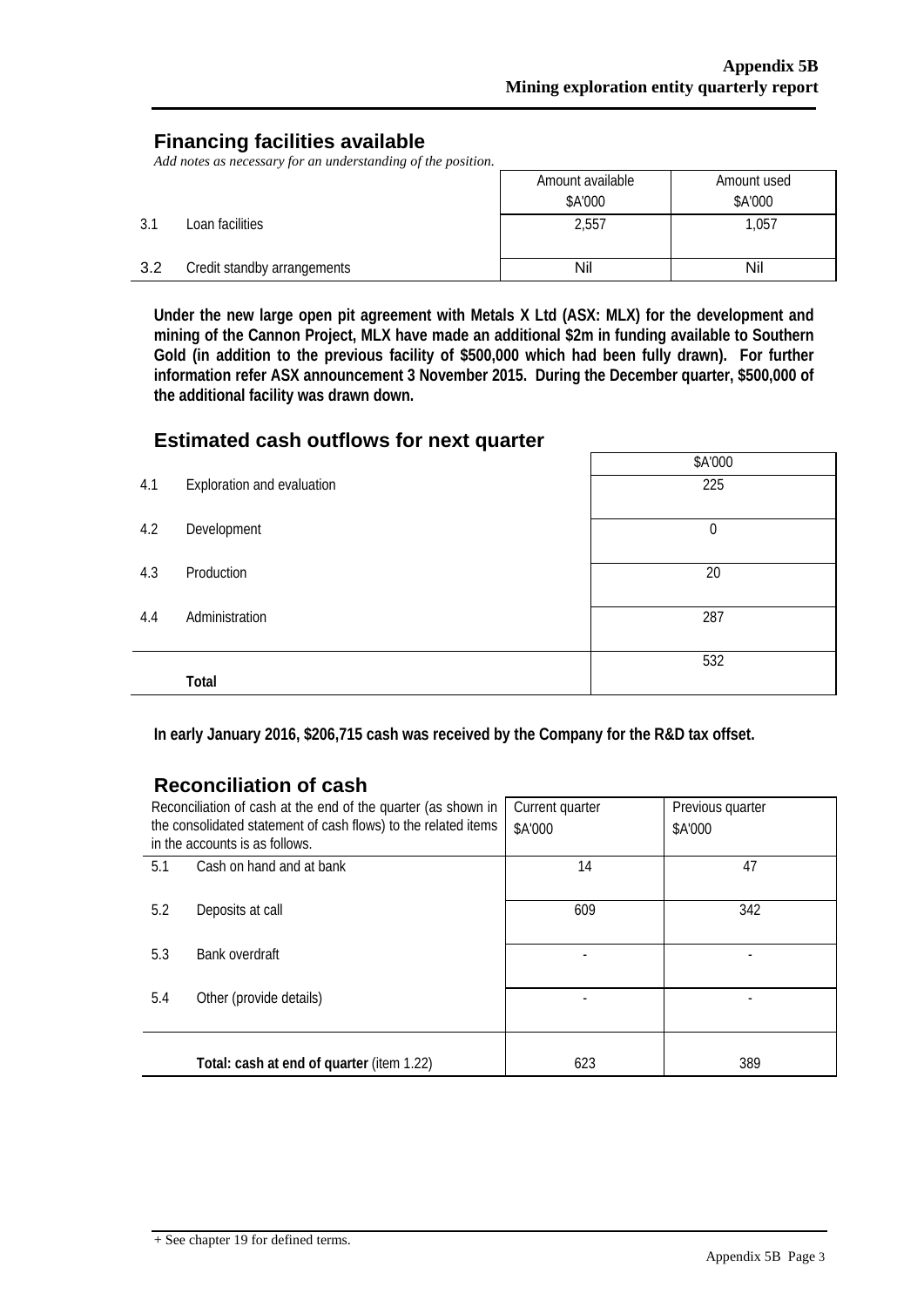|     |                                                                  | Tenement reference | Nature of interest<br>(note (2)) | Interest at<br>beginning<br>of quarter | Interest at<br>end of<br>quarter |
|-----|------------------------------------------------------------------|--------------------|----------------------------------|----------------------------------------|----------------------------------|
| 6.1 | Interests in mining tenements<br>relinquished, reduced or lapsed |                    |                                  |                                        |                                  |
|     |                                                                  | P25/2142           | Relinquished                     | 100%                                   | Nil                              |
|     |                                                                  | P25/1896           | Relinquished                     | 100%                                   | Nil                              |
|     |                                                                  |                    |                                  |                                        |                                  |
|     |                                                                  |                    |                                  |                                        |                                  |
|     |                                                                  |                    |                                  |                                        |                                  |
|     |                                                                  |                    |                                  |                                        |                                  |
|     |                                                                  |                    |                                  |                                        |                                  |
|     |                                                                  |                    |                                  |                                        |                                  |
| 6.2 | Interests in mining tenements                                    |                    |                                  |                                        |                                  |
|     | acquired or increased                                            |                    |                                  |                                        |                                  |
|     |                                                                  |                    |                                  |                                        |                                  |
|     |                                                                  |                    |                                  |                                        |                                  |

## **Changes in interests in mining tenements**

## **Issued and quoted securities at end of current quarter**

*Description includes rate of interest and any redemption or conversion rights together with prices and dates.*

|     |                                                                                                                                | Total number | Number quoted | Issue price per<br>security (see note<br>3) (cents) | Amount paid up per<br>security (see note 3)<br>(cents) |
|-----|--------------------------------------------------------------------------------------------------------------------------------|--------------|---------------|-----------------------------------------------------|--------------------------------------------------------|
| 7.1 | Preference +securities<br>(description)                                                                                        | Nil          |               |                                                     |                                                        |
| 7.2 | Changes during quarter<br>(a) Increases through<br><b>issues</b>                                                               |              |               |                                                     |                                                        |
|     | (b) Decreases through<br>returns of capital, buy-<br>backs, redemptions                                                        |              |               |                                                     |                                                        |
| 7.3 | +Ordinary securities                                                                                                           | 36,533,349   | 36,533,349    | N/A                                                 | Fully Paid                                             |
| 7.4 | Changes during quarter                                                                                                         |              |               |                                                     |                                                        |
|     | (a) Increases through                                                                                                          | 134,228      | 134,228       | 29.8                                                | <b>Fully Paid</b>                                      |
|     | issues                                                                                                                         | 1,223,250    | 1,223,250     | 22.5                                                | <b>Fully Paid</b>                                      |
|     | (b) Decreases through<br>securities matured,<br>converted                                                                      |              |               |                                                     |                                                        |
| 7.5 | +Convertible debt<br>securities (description)                                                                                  | Nil          |               |                                                     |                                                        |
| 7.6 | Changes during quarter<br>(a) Increases through<br><b>issues</b><br>(b) Decreases througfh<br>securities matured,<br>converted |              |               |                                                     |                                                        |
| 7.7 | Options                                                                                                                        |              |               | <b>Exercise Price</b>                               | <b>Expiry Date</b>                                     |
|     | (description and                                                                                                               | 128,670      |               | 90                                                  | 15 October 2017                                        |
|     | conversion factor)                                                                                                             | 400,002      |               | 37.5                                                | 30 November 2019                                       |
|     |                                                                                                                                | 333,334      |               | 37.5                                                | 15 November 2020                                       |

+ See chapter 19 for defined terms.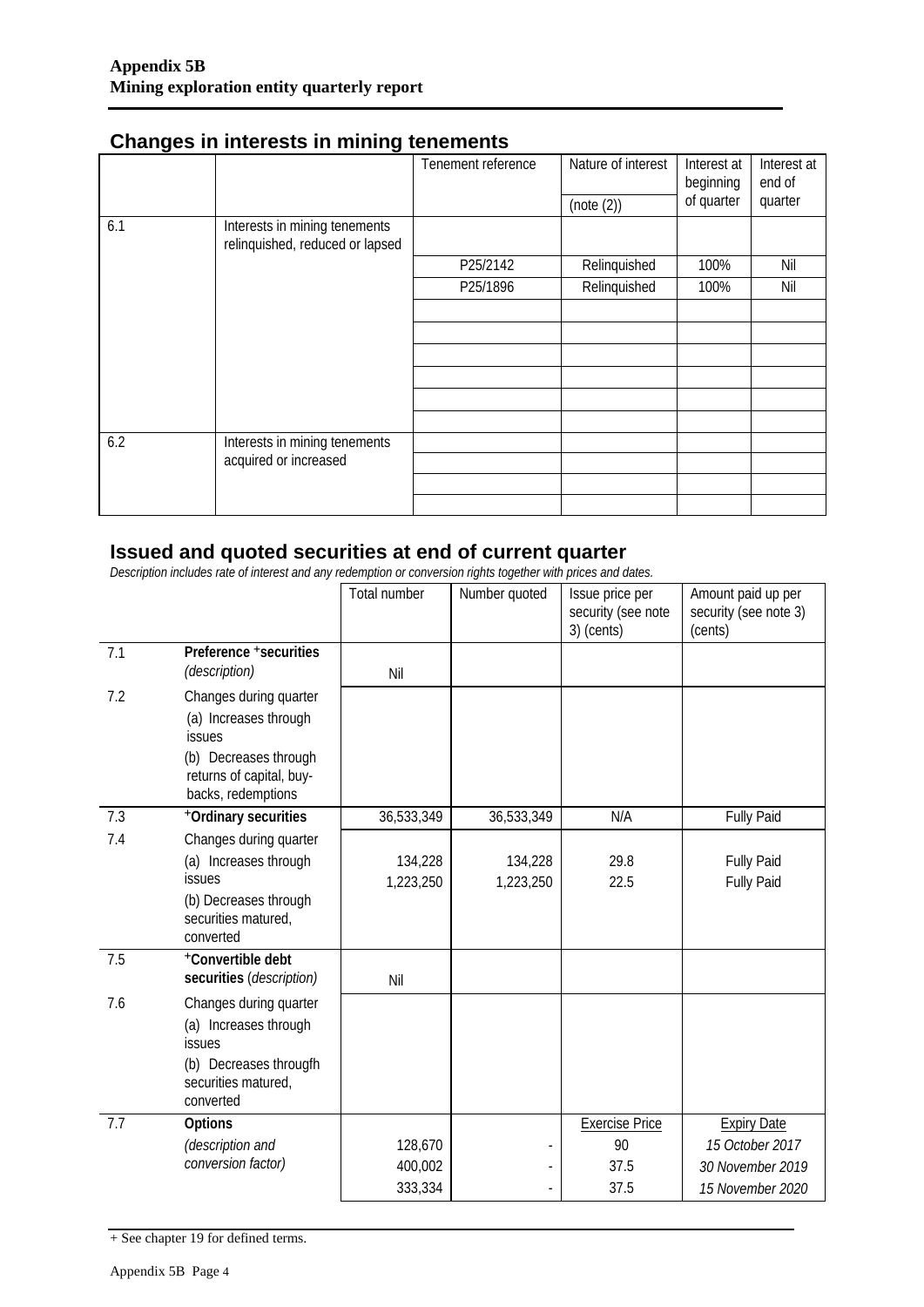| 7.8  | Issued during quarter                              | 333,334   | -                        | 37.5  | 15 November 2020 |
|------|----------------------------------------------------|-----------|--------------------------|-------|------------------|
| 7.9  | Exercised during quarter                           | 1,223,250 | 1,223,250                | 22.5  | 30 November 2015 |
| 7.10 | Expired during quarter<br>Cancelled during quarter | 66,667    | $\overline{\phantom{a}}$ | 157.5 | 1 December 2015  |
| 7.11 | <b>Debentures</b>                                  |           |                          |       |                  |
|      | (totals only)                                      | Nil       |                          |       |                  |
| 7.12 | Unsecured notes (totals)                           | Nil       |                          |       |                  |